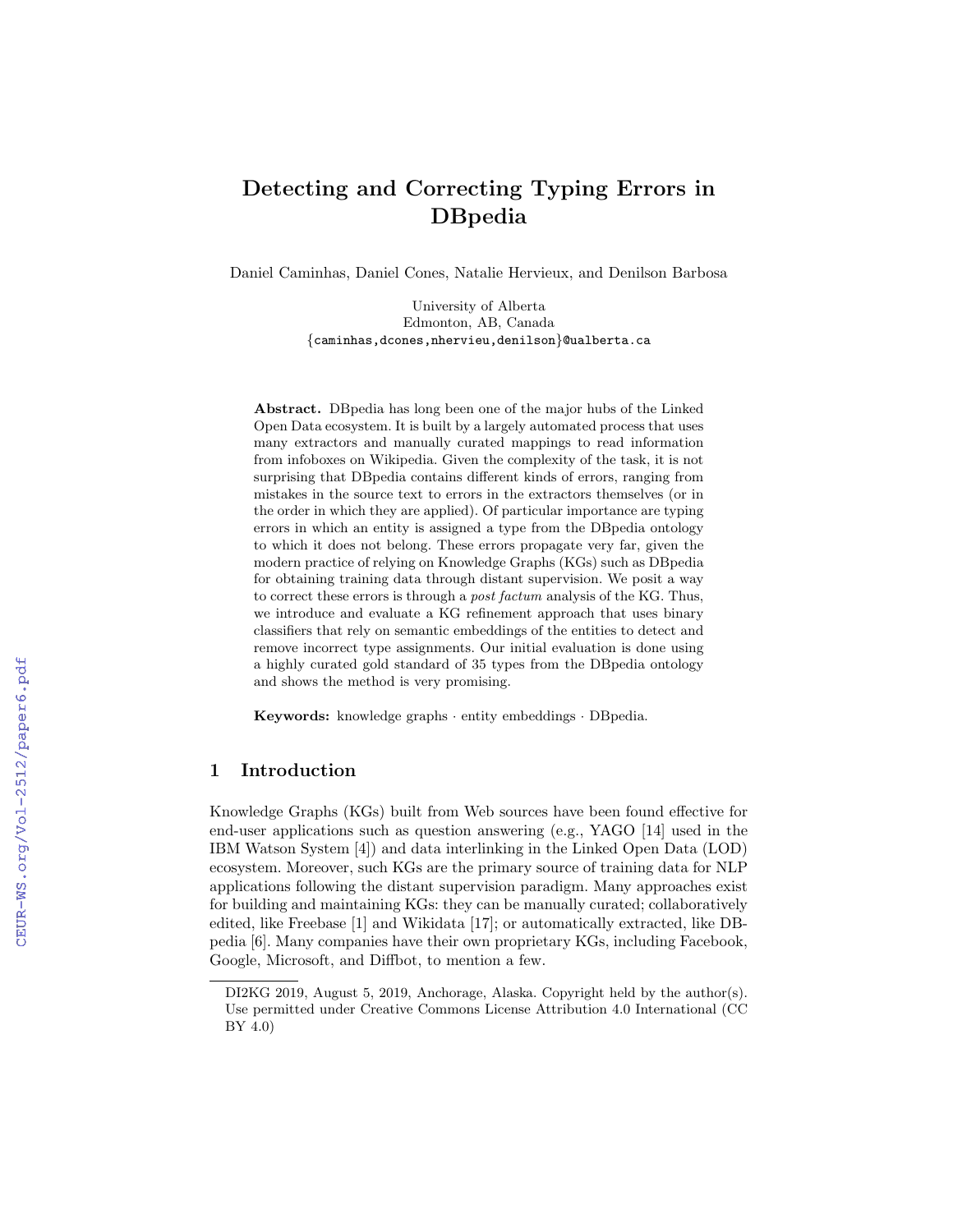Table 1. Number of inconsistencies on DBpedia identified using disjointness axioms.

| Disjointness Axiom Number of Entities |      |
|---------------------------------------|------|
| Place and Person                      | 1761 |
| Software and Company                  | 1004 |
| Person and University                 | 1014 |
| Person and Company                    | 3892 |

Manually curated KGs tend to have high precision, often at the expense of coverage, while KGs automatically derived from Web sources have a high coverage but are susceptible to systematic errors. These errors may impact public image when manifested in user-facing applications such as web or social media search and can have far-reaching consequences as they propagate. Detecting and fixing these errors depends on the processes used and level of human involvement in creating the KGs.

Despite DBpedia's importance as a general use KG as well as its crucial role for the LOD movement, about 12% of DBpedia triples have some quality issues [19]. Most triples in DBpedia come from parsing the infoboxes of articles in Wikipedia. In principle, the infoboxes should follow strict templates with a list of attributes for the type of entity described in the article (e.g., person, organization, etc.). However, adherence to templates and editorial practices is hard to enforce, especially over time.

Typing Errors. One particularly problematic error in DBpedia concerns entity types. For example, at the time of writing, DBpedia says that the entity dbr:Egypt is a dbo:MusicalArtist. Similarly, dbr:United Nations and dbr:European Union are, among other things, also classified as a dbo:Country, together with another 7,106 entities, which seems unreasonably high, even accounting for entities that were historically identified as such. Table 1 shows other examples of type inconsistencies that can be identified using disjointness axioms [7]. Besides incorrect type assignments, DBpedia also suffers from the problem of missing types for some entities. For example, 27% of the 30935 entities classified as a dbo:University are not classified as an dbo:Organization.

We note that these errors, although problematic, are the exception instead of the norm in DBpedia. Moreover, we posit that, given the complexity and inherently noisy processes through which Wikipedia and DBpedia are created, the best way to correct these errors is through a post factum analysis of the entity types, which is what we seek to accomplish.

Throughout the paper, we use the customary dbr:, dbo:, and dbp: prefixes to indicate resources (which are entities), ontological predicates (e.g., types), and properties, respectively.

Wikipedia states that the United Nations have 193 members, while there are 8 other entities that are not members but are recognized as countries by at least one UN member.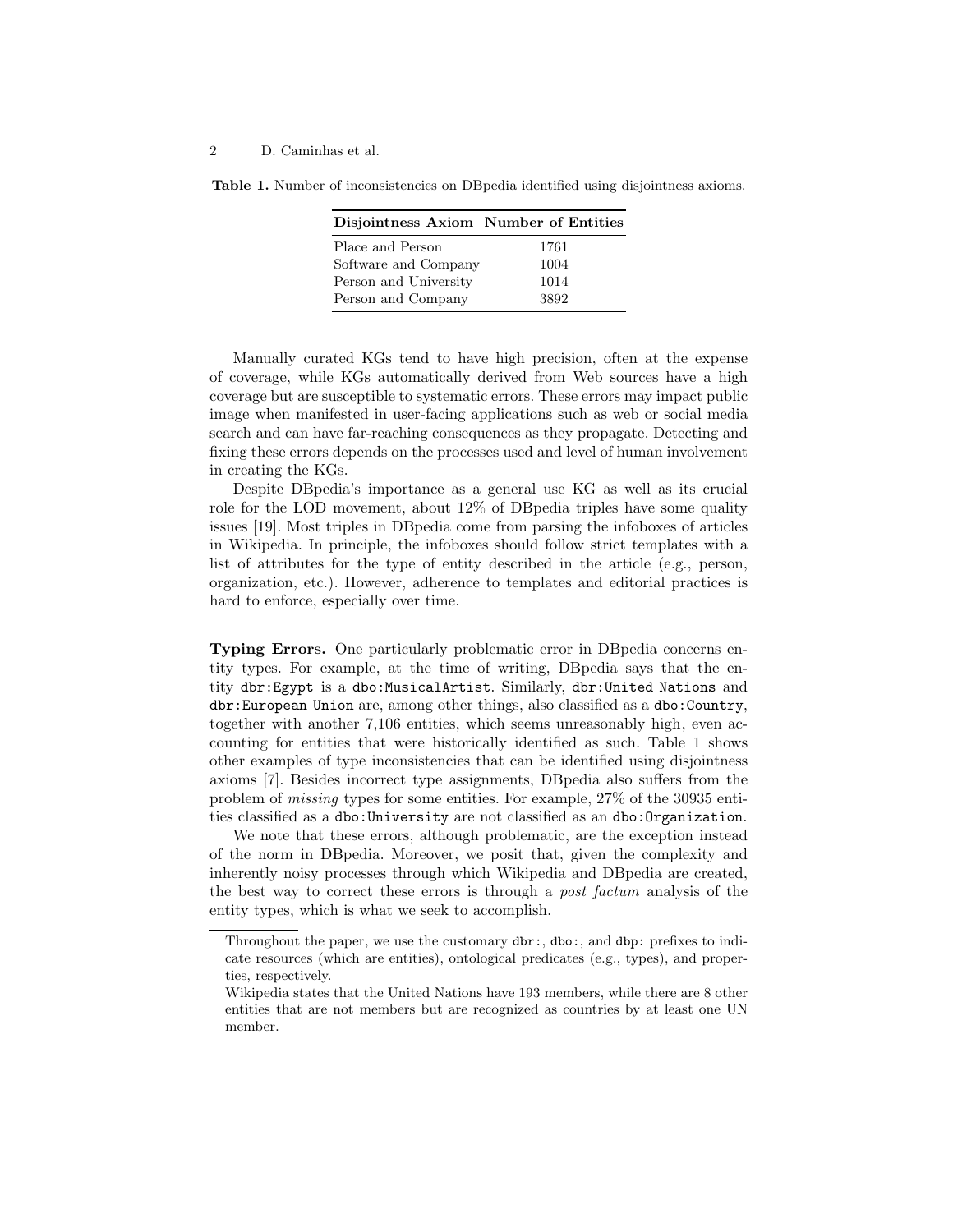Our Contribution. We propose the use of binary classifiers (one per type) to predict the type(s) of DBpedia entities. The classifiers rely on two kinds of semantic embeddings of the entities. From the Wikipedia text, we derive word2vec-like embeddings, while from DBpedia itself, we use PCA [16] to embed the entities based on their ontological properties. We test our method using a manually curated partial gold standard with 3876 entities of 35 different types of the DBpedia ontology. The performed experiments show that our approach is able to automatically find errors and assign types for DBpedia entities with over 97% accuracy.

# 2 Related Work

In the construction of a knowledge graph, there is a trade-off between coverage and correctness. To address those problems, some effort has been made to refine knowledge graphs. In contrast to the knowledge graph creation methods, the refinement techniques assume the existence of a knowledge graph which can be improved in a post-processing step by adding missing knowledge or identifying and removing errors [12].

One possible approach is to validate the knowledge graph manually using human annotators. Besides being costly, this approach is unfeasible for large databases such as DBpedia, due to its low scalability. Because of this, most researchers focus on developing automatic or semi-automatic solutions for knowledge graph refinement.

Many of the proposed solutions aim finding erroneous relations (i.e., the edges of the graph) between pairs of entities  $[2, 3, 5, 9, 13]$ . Meanwhile, others works aim to find incorrect literal values, such as numbers and dates. Identifying incorrect interlinks (links that connect entities representing the same concept in different graphs) between knowledge graphs has also been attempted [11]. A comprehensive survey on knowledge graph refinement methods is presented by Paulheim [12].

To the best of our knowledge, Ma et al. [7] was the first attempt at identifying incorrect type assertions. They proposed using disjointness axioms to detect inconsistencies. To create the axioms, they used association rule mining since it allows for the discovery of implicit knowledge in massive data. The axioms are learned from DBpedia and tested on DBpedia and Zhishi.me [10]. Although this approach is, in fact, able to identify several inconsistencies, it has a few limitations. First of all, the association rules are learned from DBpedia, which is itself a noisy dataset. Thus, there will always be some wrong axioms. Secondly, some entities on DBpedia are assigned to a single incorrect type. For example, the only assigned type for dbr:Nail polish is dbo:Person, which is wrong. However, since there are no other types associated with this entity, there is no axiom capable of identifying this error, because each rule involves two classes.

In this work, we introduce resource2vec embeddings, which are vectors, similar to word embeddings [8], that represent entities on DBpedia. These embeddings are used as a feature for a set of machine learning classifiers that detect if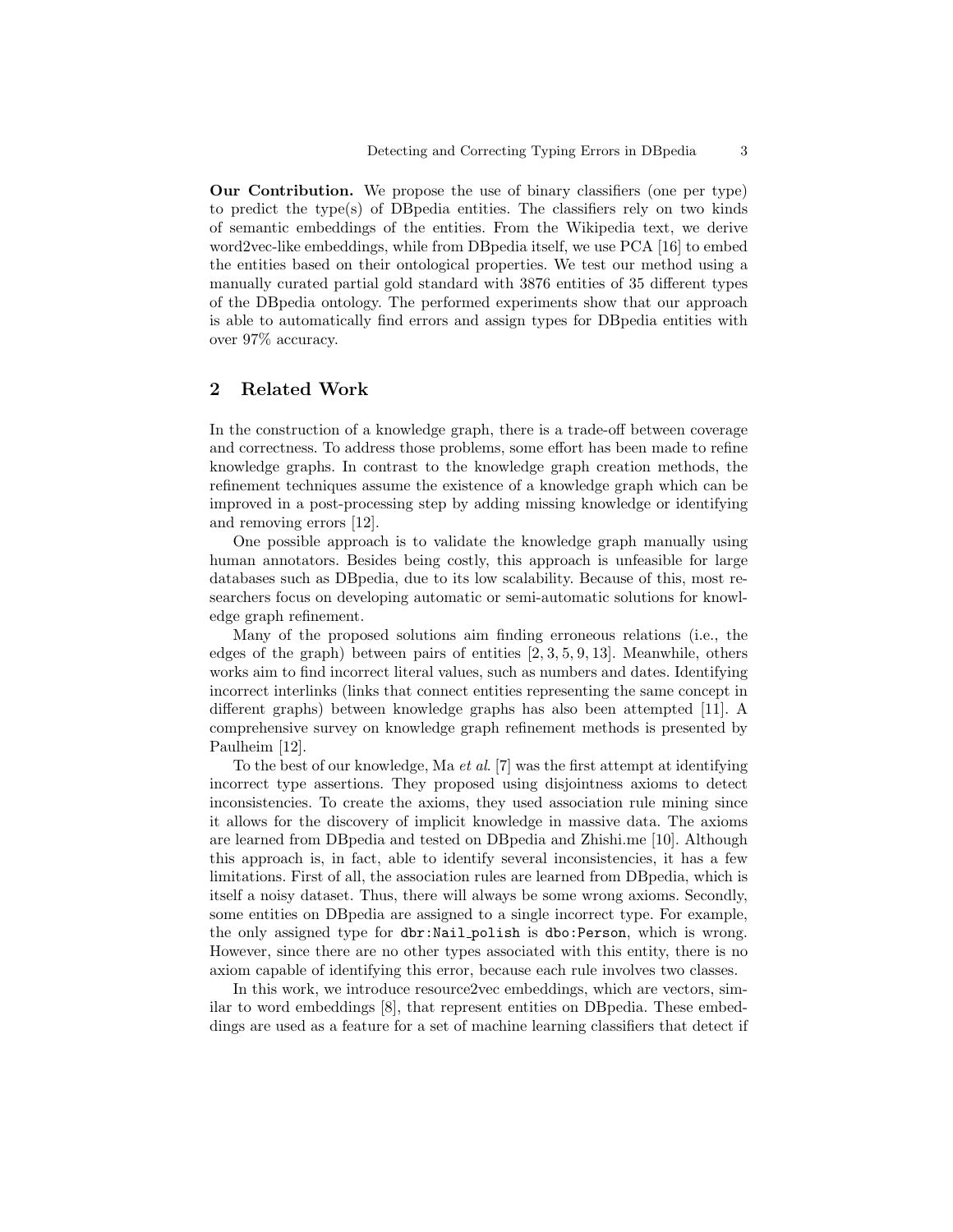the type assigned to an entity is correct. The intuition behind this approach is that embeddings of entities of the same type will be closer to one another in an n-dimensional continuous vector space than embeddings of entities of different types. For example, the similarity between two vectors for entities of the type Country (e.g., dbr:Canada and dbr:United States) will be greater than the similarity between a vector of a country and a university (e.g., dbr:Canada and dbr:Stanford University).

The usage of entity embedding for type detection on DBpedia was also proposed by Zhou et al. [20]. One important difference between our work and the one presented by Zhou et al. resides in the creation of the embedding. While they only use Wikipedia to train their embeddings, our embeddings are trained using properties from both Wikipedia and DBpedia. (as we explain in section 3). Another important difference is in the dataset used for training and testing. Zhou et al. uses DBpedia itself to create the datasets. They query a public DBpedia SPARQL endpoint to select, for each DBpedia type, entities as positive examples of that type. Negative examples are chosen from a random selection of instances from all the remaining types. We argue that this approach will create a noisy dataset since, as we discussed, many entities on DBpedia have incorrectly assigned types, and that is exactly the problem that we are attempting to solve. In this work, we use a manually curated partial gold standard for training and testing.

# 3 Method

## 3.1 Representing DBpedia Entities

Our approach consists of creating a semantic mapping of DBpedia resources, which is used as a feature for a set of binary machine learning classifiers. For that, we concatenate wikipedia2vec and DBpedia2vec embeddings. The wikipedia2vec are word2vec-like embeddings that represent Wikipedia entities. They are created using Wikipedia2Vec [18], a tool that allows learning embeddings of words and entities simultaneously, and places similar words and entities close to one another in a continuous vector space.

DBpedia2vec are embeddings that help to represent a DBpedia entity. They are created using the entity's properties (i.e., predicates in the RDF tuples) on DBpedia. Our intuition is that most entities of the same type share the same properties. For example, countries usually have properties such as dbo:areaTotal, dbo:capital, and dbo:largestCity, while people are more likely to have properties like dbo:birthDate, dbo:birthPlace, and dbo:nationality.

To create DBpedia2vec, we create a list of all distinct properties existing in DBpedia (ignoring properties that are common across all types on DBpedia ontology, such as dbo:wikiPageID, dbo:wikiPageWikiLink, dbo:abstract, and dbo:sameAs). A one-hot encoding vector is created for the entity. Each dimension of this vector represents one of the 3480 properties of DBpedia. Then, we apply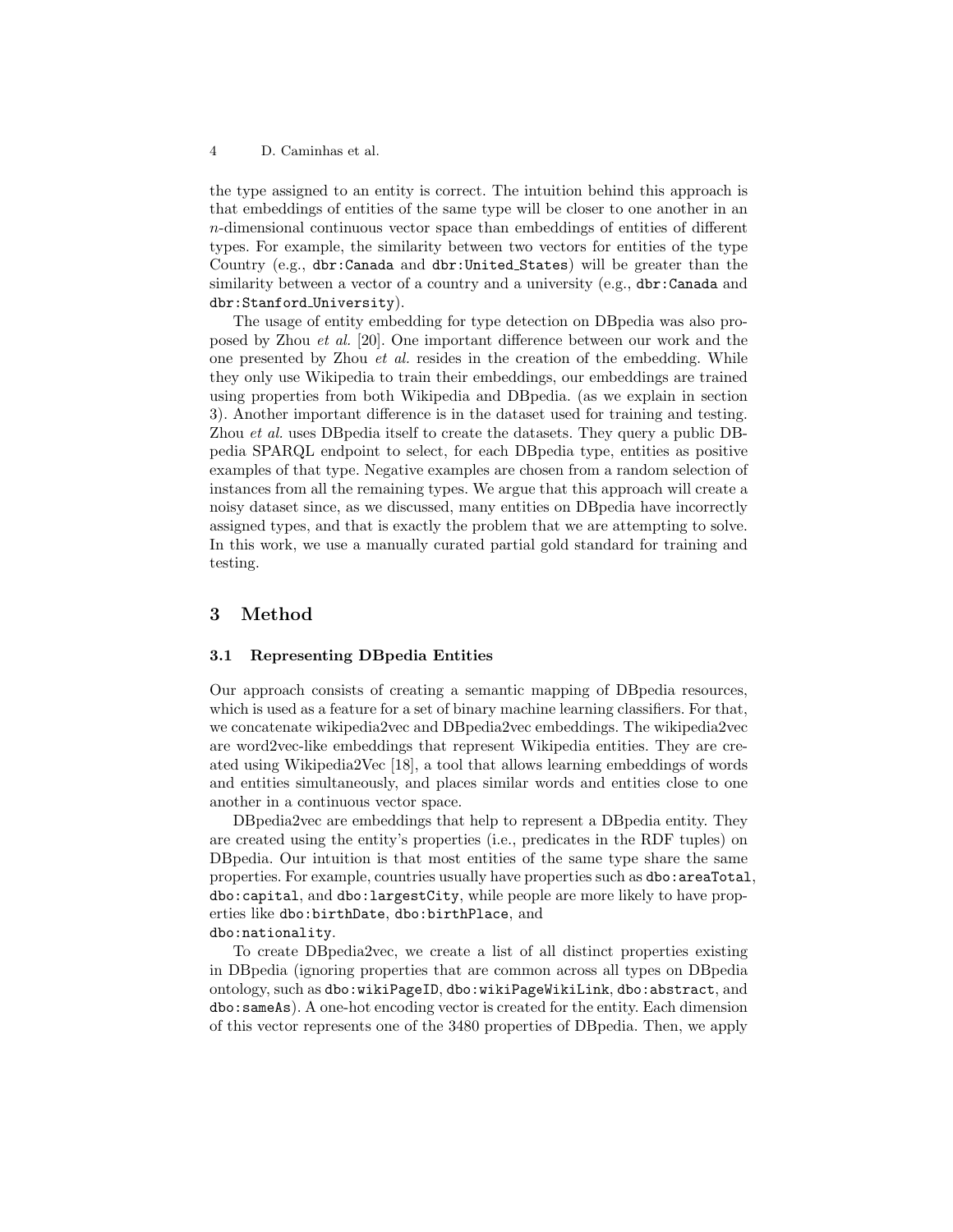a probabilistic principal component analysis (PCA) [16] to linearly reduce the dimensionality of the embeddings using Singular Value Decomposition of the data. In this way, we are able to project the 3480-dimension embeddings to a lower dimensional and continuous space with  $n_2 = 300$  dimensions.

## 3.2 Identifying and correcting erroneous types

The resource2vec embeddings are used as a feature by a binary classifier which is trained to determine if the type assigned to a resource is correct. One classifier is trained for each type, using resource2vec embeddings of resources that belong to that type as positive examples and resource2vec embeddings of randomly selected resources from all other types as negative examples.

This approach allows us to not only identify erroneous type assignments but also to assign the correct type to any DBpedia resource for which the resource2vec embedding is created, even if no type has been assigned yet on DBpedia. We tested the classification using three algorithms: Naive Bayes, K-nearest neighbours  $(K-NN)$ , and nearest centroids, which represents each class (i.e., each type) by its centroid and assigns the class of the nearest centroid to test samples [15].

# 4 Experiment setup and Results

The experiments were performed using resource2vec embeddings created by concatenating 500-dimensional wikipedia2vec embeddings trained on a Wikipedia dump extracted Feb. 2019 and 300-dimensional dbpedia2vec trained on the 2016 release of DBpedia. In an attempt to obtain high-quality embeddings, the wikipedia2vec embeddings were trained with 10 iterations over the articles, a windows size of 10, and a minimum number of 10 occurrences for words and 5 occurrences for entities.

Gold Standard. To better evaluate our classifiers, we created a gold standard encompassing the following 35 types from the DBpedia ontology: Aircraft, Airline, Airport, Album, AmericanFootballPlayer, Animal, Automobile, Bacteria, Bank, Book, Building, City, Country, Currency, Food, Galaxy, Horse-Trainer, Language, MilitaryConflict, Murderer, MusicalArtist, MythologicalFigure, Planet, Plant, President, Software, Song , Sport, Swimmer, Theatre, TimePeriod, Train, University, Volcano, and Weapon. We chose these types with the goal of maximizing the diversity of entities while minimizing inter-type overlap (which could potentially confuse our analysis and preliminary conclusions). If the approach works well in this simplified setting, it may be worth scaling the solution to consider all types on DBpedia.

To build the gold standard, annotators were asked to use any resources at their disposal (e.g., Wikipedia's own entity lists or categories) to find examples of entities in each of the 35 types. In total, we selected 3876 entities. The number of entities per type varied from 94 (for the types Sport and Software) to 112 (for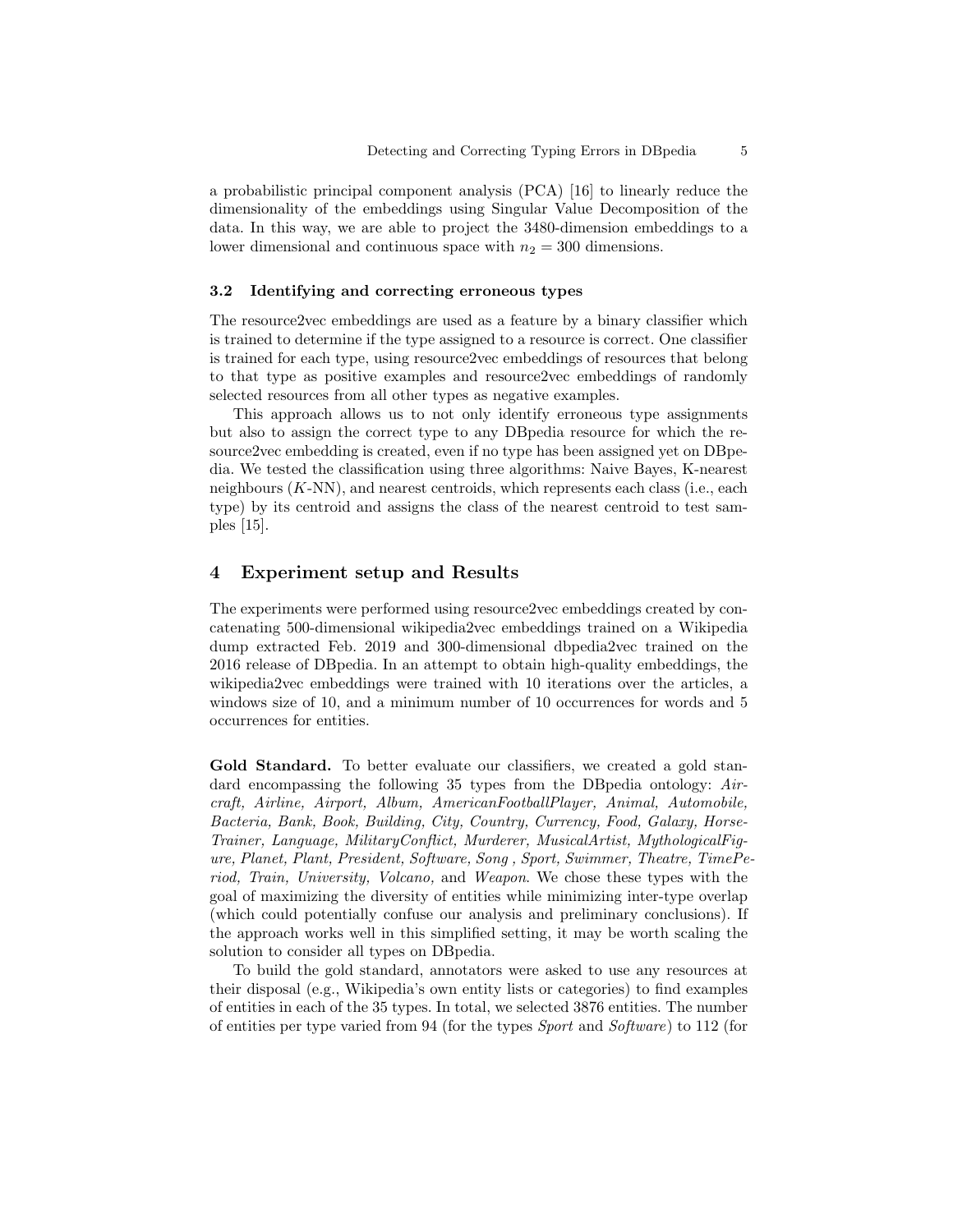Table 2. Comparison between the algorithms used for creating binary classifiers for error detection on type assignment.

| Classifier       | Р    | R.                   | ${\bf F1}$ | Accuracy |
|------------------|------|----------------------|------------|----------|
| Nearest Centroid |      | $0.98$ $0.97$ $0.97$ |            | 0.97     |
| $k$ -NN          | 0.95 | 0.95                 | 0.95       | 0.95     |
| Naive Bayes      | 0.89 | 0.89                 | 0.89       | 0.89     |

Table 3. Estimated performance of Nearest Centroid classifiers on unseen entity-type pairs.

| Prediction       | predictions | Number of Manually verified<br>samples | Accuracy |
|------------------|-------------|----------------------------------------|----------|
| Correct          | 251756      | 2448                                   | 0.96     |
| <i>Incorrect</i> | 113035      | 1251                                   | 0.76     |

the type Aircraft). All of our testing and evaluation data can be downloaded from https://bit.ly/2FcqQQW.

The Need For Manual Annotations. An alternative to the manual annotation and evaluation that we followed here would be exploiting an independent KG (e.g., Google's knowledge graph) for the evaluation. In principle, such an external KG could be used to correct typing errors on its own. We attempted such an approach but ran into several difficulties. First, there is the issue of the incompleteness of the external KG itself. We found that generally only high-level types are assigned to entities in the Google KG: for instance, most entities of type Aircraft in DBpedia are labeled simply as Thing in the Google KG. Second, DBpedia interlinks to other KGs are wrong or missing up to 20% of the time [19], therefore, finding equivalent entities on different knowledge graphs is a challenging task itself. Finally, the ontology of the KGs may be significantly different, for example, we noticed that other KGs (e.g., YAGO), has significantly more types than DBpedia.

## 4.1 Comparing classifiers

Our first experiment consisted of comparing popular binary classifiers suitable for the task. We used 70% of the entities of the gold standard for training the classifiers and the remaining 30% for testing them. Hyperparameter tuning for k-NN was performed using 5-fold cross-validation. Table 2 shows the results. The reported values are an average of 10 runs on different training/testing splits of the gold standard. For each run, we averaged the precision, recall, F1-Score, and accuracy of the 35 binary classifiers. The Nearest Centroid approach leads to better classifiers, achieving more than 97% of performance in all metrics, while the Naive Bayes classifiers achieved the lowest performance.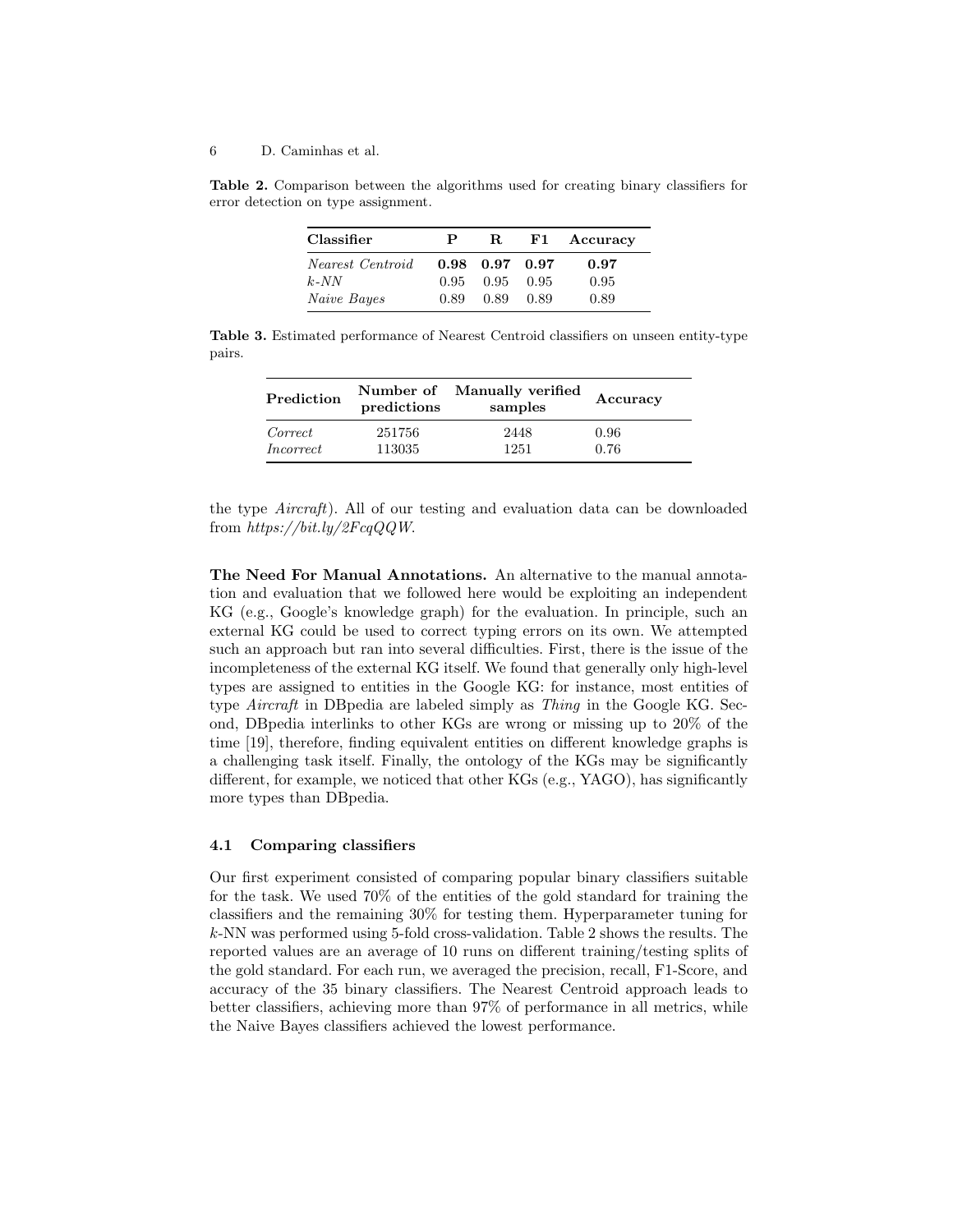## 4.2 Predicting types of unseen entities

Motivated by the high accuracy of the binary classifiers, we tested whether the proposed supervised approach could detect incorrect type assignments among other entities of the 35 classes in our gold standard. For this, we used the best performing algorithm (Nearest Centroid). In total, 364,791 entity-type pairs were checked by the classifier: a positive classification confirmed the type prediction while a negative classification disproved it. Human annotators verified the output of the classifiers for a random sample of 3699 predictions. Table 3 shows the results.

Upon further inspection of the false negatives, we noticed some discrepancies in the way entities are classified in DBpedia which were not reflected in the way we created our gold standard. The most notable example concerns the class dbo:Animal, for which most instances correspond to Wikipedia articles describing a species (e.g., dbr:American black bear). In fact, all instances in our gold standard correspond to species. In our test sample, however, we found many *indi*vidual racehorses also classified as dbo:Animal (e.g., dbr:Fusaichi Pegasus). Not surprisingly, all such instance-type pairs were (correctly in our opinion) rejected by our classifier. To further illustrate our claim, we note that racehorses have properties like dbo:honours, dbo:owner, dbo:sex, dbo:trainer, and dbp: earnings, while most other instances with dbo: animal type have properties such as dbo:family, dbo:genus, dbo:kingdom, dbo:order, dbo:phylum, and dbo:conservationStatus.

We found other similar cases involving other ontology types. In order to more accurately evaluate the effectiveness of the classifier, we removed from our analysis the following cases:

- Animals that are also an instance of type racehorse.
- Cities that are fictional or medieval cities.
- Automobiles that are buses or trucks.
- Songs that are rhymes, prayers, hymns, lullabies, or marches.
- Countries that are fictional countries, former sovereign states, or former kingdoms.

The manual inspection showed that the proposed approach has a very low false positive rate of less than 5%, which is very encouraging. Moreover, the method is correct about 75% of the times it claims a type assignment is wrong, for a false negative rate below 25%. The performance of the classifier varies across classes: for example, both false positive and false negative rates for entities tagged as dbo: HorseTrainer is  $0\%$ . On the other hand, the false positive rate for the class dbo:President is 13%. That is probably because dbp:President is a more generic class, which can include presidents of countries, universities, companies, institutes, associations, councils, etc. This could be addressed by increasing the diversity of entities in the training data.

Some entities had multiple types.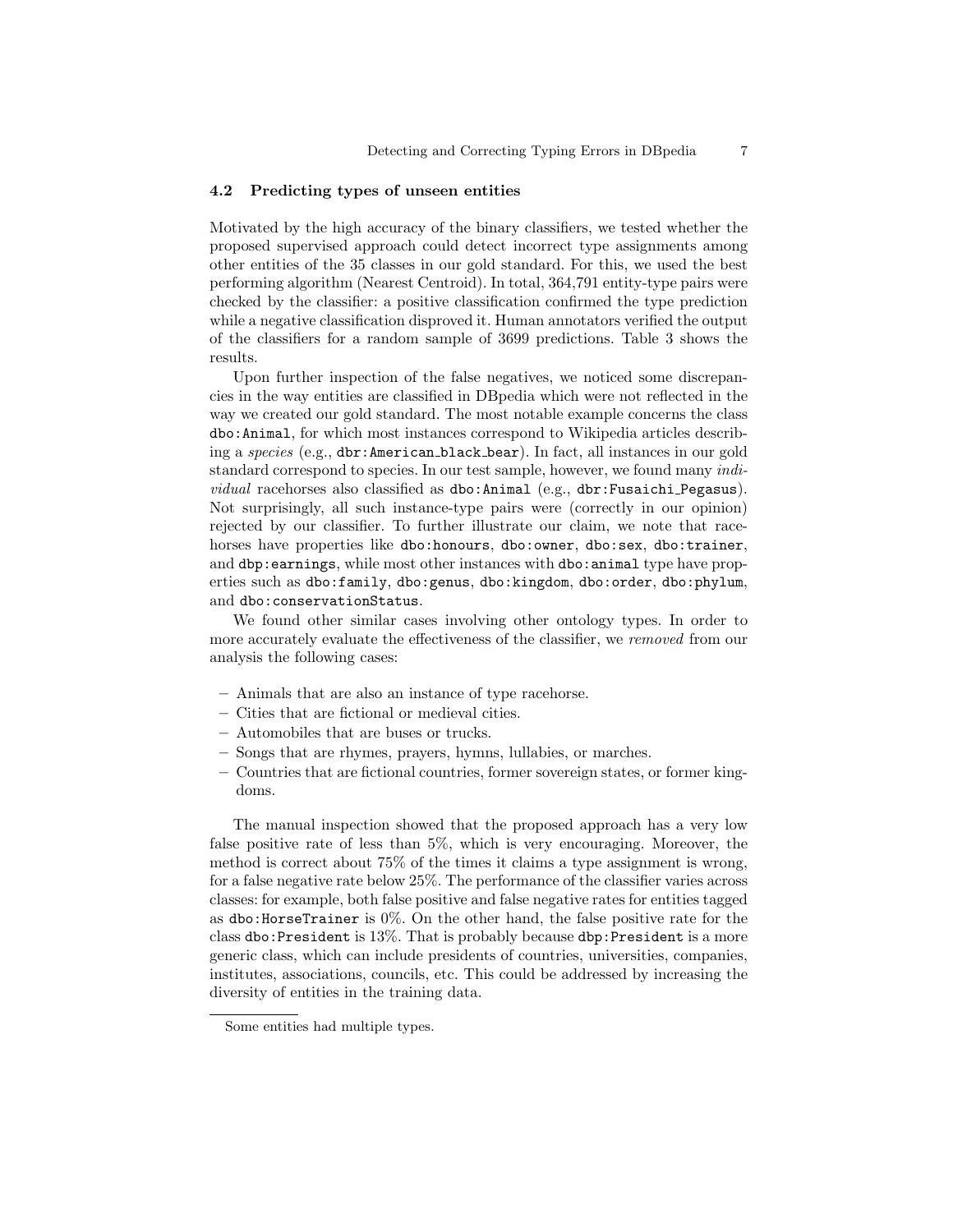| Classifier        | P    | R.   | F1                | Accuracy |
|-------------------|------|------|-------------------|----------|
| Nearest Centroids | 0.94 |      | $0.93 \quad 0.93$ | 0.93     |
| $K$ -NN           | 0.90 | 0.89 | 0.89              | 0.89     |
| Naive Bayes       | 0.88 | 0.84 | 0.84              | 0.84     |

Table 4. Classification results using embeddings created from YAGO types

## 4.3 Predicting with YAGO types

Since DBpedia entities are annotated with types from YAGO, we also attempted to leverage these links for identifying and correcting typing errors in DBpedia. However, these two ontologies cannot be easily aligned: we found 419,297 unique objects with a YAGO prefix for which there was a predicate rdf:type associated with a DBpedia entity. Thus, our attempt to use YAGO boiled down to: for each DB pedia entity in our gold standard, we created a one-hot encoding vector that represents the YAGO types assigned to that entity, then we apply PCA to reduce the dimensionality of the one-hot encoding vectors. From those vectors, we created binary classifiers as in Section 4.1. The results are shown in Table 4.

Although the embeddings created using all YAGO types seem to carry a strong signal, it is clear we need a way to filter out a large number of types before we can obtain embeddings for entities other than in the gold standard. Furthermore, we observed several entities in the gold standard with identical sets of YAGO types, which means that the classifiers may be overfitting, rendering the numbers in Table 4 unreliable.

# 5 Conclusion and Future Work

This paper presented an effective approach for detecting erroneous type assignments in a KG by leveraging an annotated corpus of text and the properties in the KG itself. The assumptions behind the method are that the input KG is of sufficient quality so that the initial type assignment is not random. Moreover, our method can be applied post factum, without requiring any changes to the already complex KG generation process. We evaluated the approach on a large and carefully created gold standard, and obtained very encouraging results. We used the best performing binary classifiers to verify the type assignment for thousands of unseen entity-type pairs and found out that the false positive rate of the method is below 5%, while the false negative rate is below 25%. We believe these results are encouraging. The method also found some inconsistencies in the way types are assigned to entities.

There are several interesting directions for future work. First, the method described here is supervised, and although expanding our gold standard to en-

We were not able to obtain embeddings for all entities among the 35 types, let alone embeddings for all entities in DBpedia, due to the time complexity of PCA analysis and the size of the input matrix.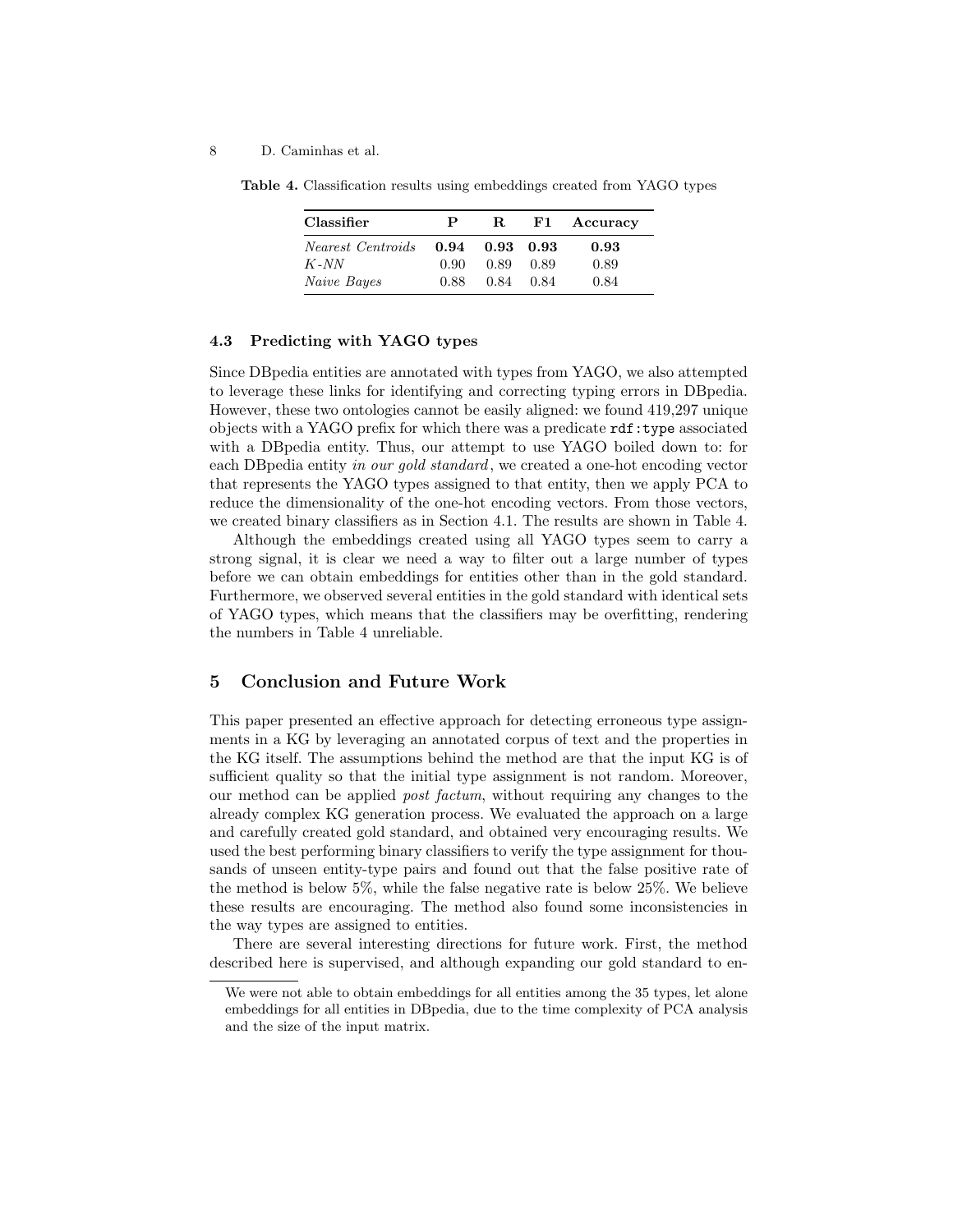compass the 537 classes in DBpedia certainly seems within reach of its community, we seek to develop a fully unsupervised method for selecting representative entities for each class to be used to derive the centroids. Another interesting idea would be to perform a detailed assessment of the DBpedia ontology and try to identify types that are too broad and should be split into multiple subtypes, and types that are too specific and could be merged with others. Also, we believe it would be interesting to evaluate our method for the task of identifying missing types (as opposed to incorrect ones). Finally, although we tested on DBpedia only, we believe our method could be easily adapted to find errors on other knowledge graphs provided one can find an annotated text corpus.

## Acknowledgements

This work was done with the support of the Natural Sciences and Engineering Research Council of Canada and gifts from NVIDIA and Diffbot Inc.

# References

- 1. Kurt Bollacker, Colin Evans, Praveen Paritosh, Tim Sturge, and Jamie Taylor. Freebase: a collaboratively created graph database for structuring human knowledge. In Proceedings of the 2008 ACM SIGMOD international conference on Management of data, pages 1247–1250. AcM, 2008.
- 2. Andrew Carlson, Justin Betteridge, Richard C Wang, Estevam R Hruschka Jr, and Tom M Mitchell. Coupled semi-supervised learning for information extraction. In Proceedings of the third ACM international conference on Web search and data mining, pages 101–110. ACM, 2010.
- 3. Xin Dong, Evgeniy Gabrilovich, Geremy Heitz, Wilko Horn, Ni Lao, Kevin Murphy, Thomas Strohmann, Shaohua Sun, and Wei Zhang. Knowledge vault: A webscale approach to probabilistic knowledge fusion. In Proceedings of the 20th ACM SIGKDD international conference on Knowledge discovery and data mining, pages 601–610. ACM, 2014.
- 4. David Ferrucci, Eric Brown, Jennifer Chu-Carroll, James Fan, David Gondek, Aditya A Kalyanpur, Adam Lally, J William Murdock, Eric Nyberg, John Prager, et al. Building watson: An overview of the deepqa project. AI magazine, 31(3):59– 79, 2010.
- 5. Jens Lehmann, Daniel Gerber, Mohamed Morsey, and Axel-Cyrille Ngonga Ngomo. Defacto-deep fact validation. In International semantic web conference, pages 312– 327. Springer, 2012.
- 6. Jens Lehmann, Robert Isele, Max Jakob, Anja Jentzsch, Dimitris Kontokostas, Pablo N Mendes, Sebastian Hellmann, Mohamed Morsey, Patrick Van Kleef, Sören Auer, et al. Dbpedia–a large-scale, multilingual knowledge base extracted from wikipedia. Semantic Web, 6(2):167–195, 2015.
- 7. Yanfang Ma, Huan Gao, Tianxing Wu, and Guilin Qi. Learning disjointness axioms with association rule mining and its application to inconsistency detection of linked data. In Chinese Semantic Web and Web Science Conference, pages 29–41. Springer, 2014.